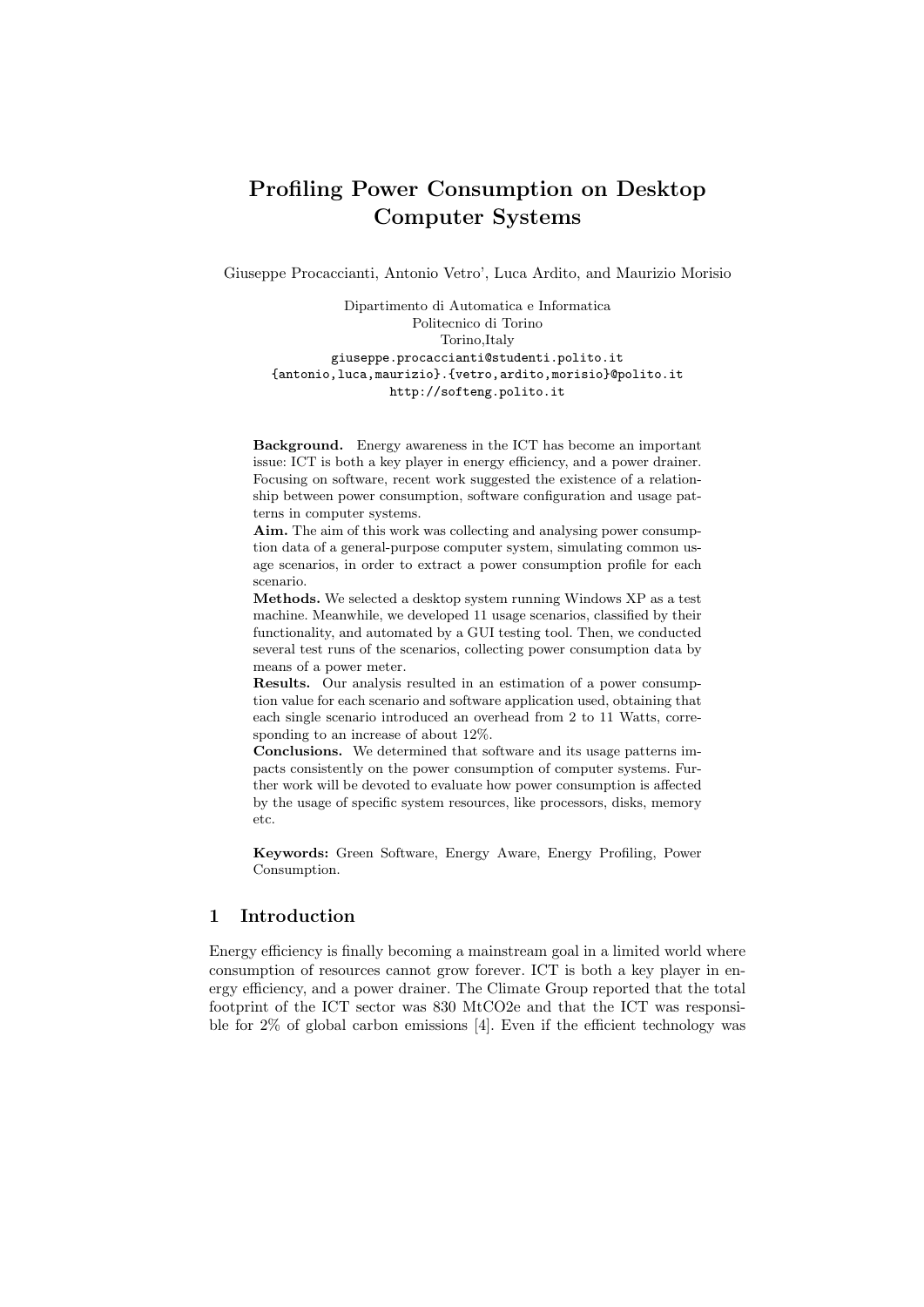developed and implemented, this figure will still grow up at 6% each year until 2020. Recently, much of the attention in green IT discussions focuses on data centers. However, it is foreseen [\[4\]](#page-14-0) that data centers will only add up to less than 20 percent of the total emissions of ICT in 2020. The majority (57 percent) will come from PCs, peripherals, and printers, as shown in Figure [1](#page-1-0) [\[4\]](#page-14-0). This is be-



<span id="page-1-0"></span>Fig. 1. The 2020 global footprint by subsector

cause of the enormous number of machines used by individuals and businesses: it is estimated there will be 4 billion PCs in the world by 2020. So the vast number of PCs is going to dominate ICT energy consumption. It is essential to have precise figures of the current energy consumption of computer systems and ICT equipment to understand how to reduce their power consumption to design future energy efficient equipment. Today these figures are incomplete and not precise.

Considering each IT device, it has its own energy consumption which can range from 0, when it is turned off, to X when all its internal components are used simultaneously. Through the management of each part there is a variation  $\Delta$  x of its consumption that is between 0 and X. The management of system components can be done either in hardware or software. When we buy a device and it is not programmable, we can not do anything to limit its energy consumption. The designers have already made choices in terms of selection of components and in terms of resource management. On the other hand, if a system can be programmed, choices made by developers will affect the management of energy the device consumes. Looking at embedded systems, all the responsibilities in terms of management of energy resources are dependent on the hardware management and on the firmware. Firmware optimizations have immediate effects that can be verified directly by measuring the current the device consumes. If we consider a general purpose device, the hardware and the operating system have an important role in global energy management, but it is not the only one. On this type of device is it possible to install a multitude of programs that will impact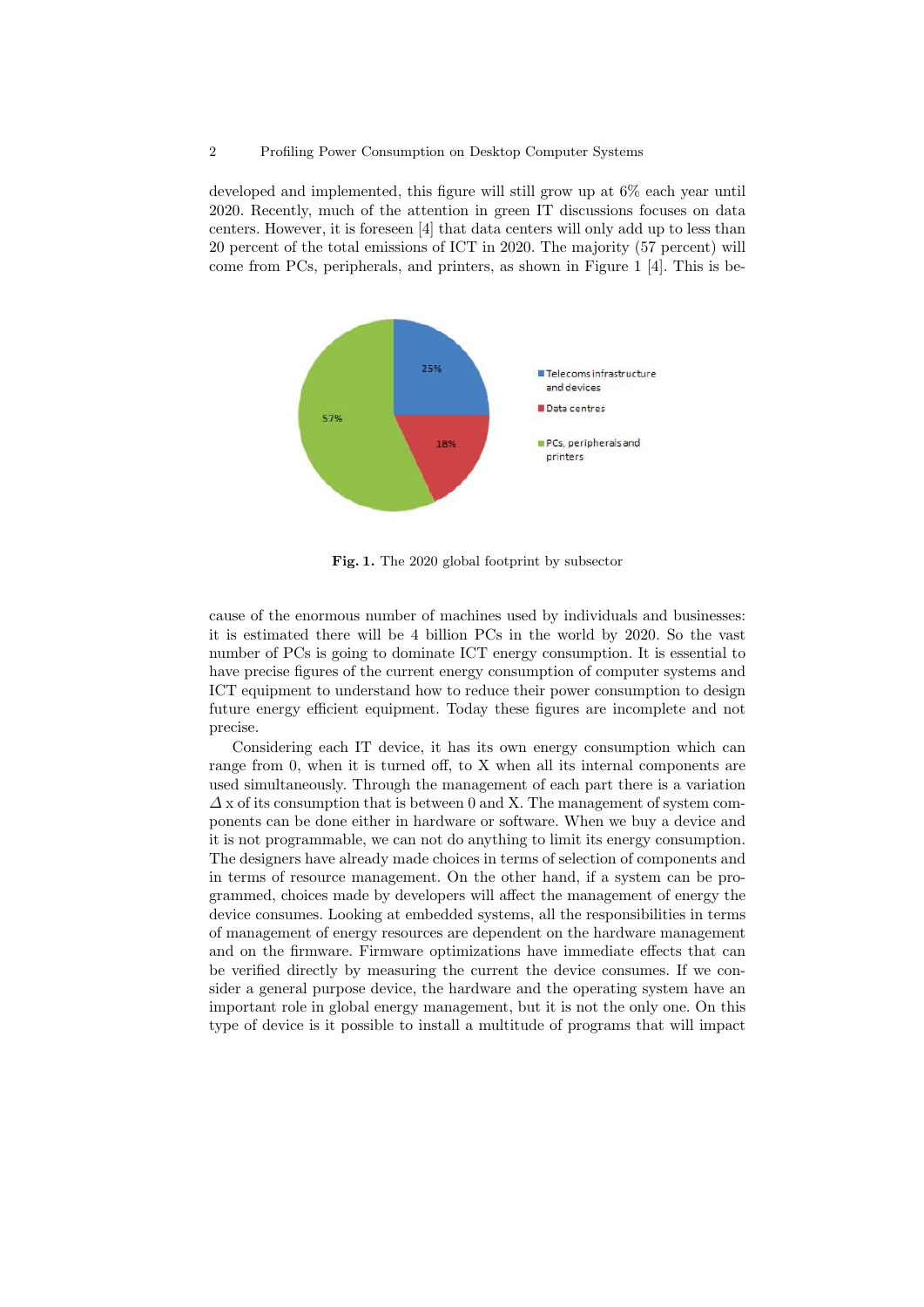on the management of energy resources. For example, if a third party software uses a particular peripheral incorrectly, it could increase its energy demand even when not needed.

Motivated by this thought, we decided to run benchmarks on a common machine, simulating some typical scenarios and then measuring the energy consumption in order to make some statistical analysis on results. A computer benchmark is typically a computer program that performs a strictly defined set of operations (a workload) and returns some form of result (a metric) describing how the tested computer performed. [\[7\]](#page-14-1)

In our benchmark the *workload* is a set of usage scenarios and the *metric* is the power consumption: we describe them in section 3, after a the description of the related work in section 2. Section 4 shows results, section 5 provides a discussion of the results and, finally, section 6 presents conclusions and future works.

# 2 Related Work

Recently a new post appeared on the MSDN Blog [\[8\]](#page-14-2): it concerns the energy consumption measurement of internet browsers. Authors measure power consumption and battery life of a common laptop across six scenarios and different browsers. They allow each scenario to run for 7 minutes and look at the average power consumption over that duration. The different scenarios were: Browsers navigated to about:blank (power consumption of the browser UI), loading a popular news Web sites (common HTML4 scenario), running the HTML5 Galactic experience (representative of graphical HTML5 scenario) and fish swimming around the FishIE Tank (what test is complete without FishIE). The baseline for scenarios comparison was the Windows 7 without any browsers running. Authors ran IE9, Firefox, Opera and Safari for each scenario and then they made a comparison of the obtained results. They executed the same operations with the different browsers, obtaining very different results on power consumption and laptop battery life. Hence, software can impact on energy consumption, as we also found in our previous work [\[11\]](#page-14-3), where we monitored three servers for a whole year, observing that one of them consumed up to 75% more when used for graphical operations.

Kansal et al. [\[5\]](#page-14-4) presented a solution for VM power metering. Since measuring the power consumption of a Virtual Machine is very hard and not always possible, authors built power models to get power consumption at runtime. This approach was designed to operate with low runtime overhead. It also adapts to changes in workload characteristics and hardware configuration. Results showed 8% to 12% of additional savings in virtualized data centers. Another related work is PowerScope [\[3\]](#page-14-5): this tool uses statistical sampling to profile the energy usage of a computer system. Profiles are created both during the data collection stage and during the analysis stage. During the first stage, the tool samples both the power consumption and the system activity of the profiling computer and then generates an energy profile from this data without profiling overhead. During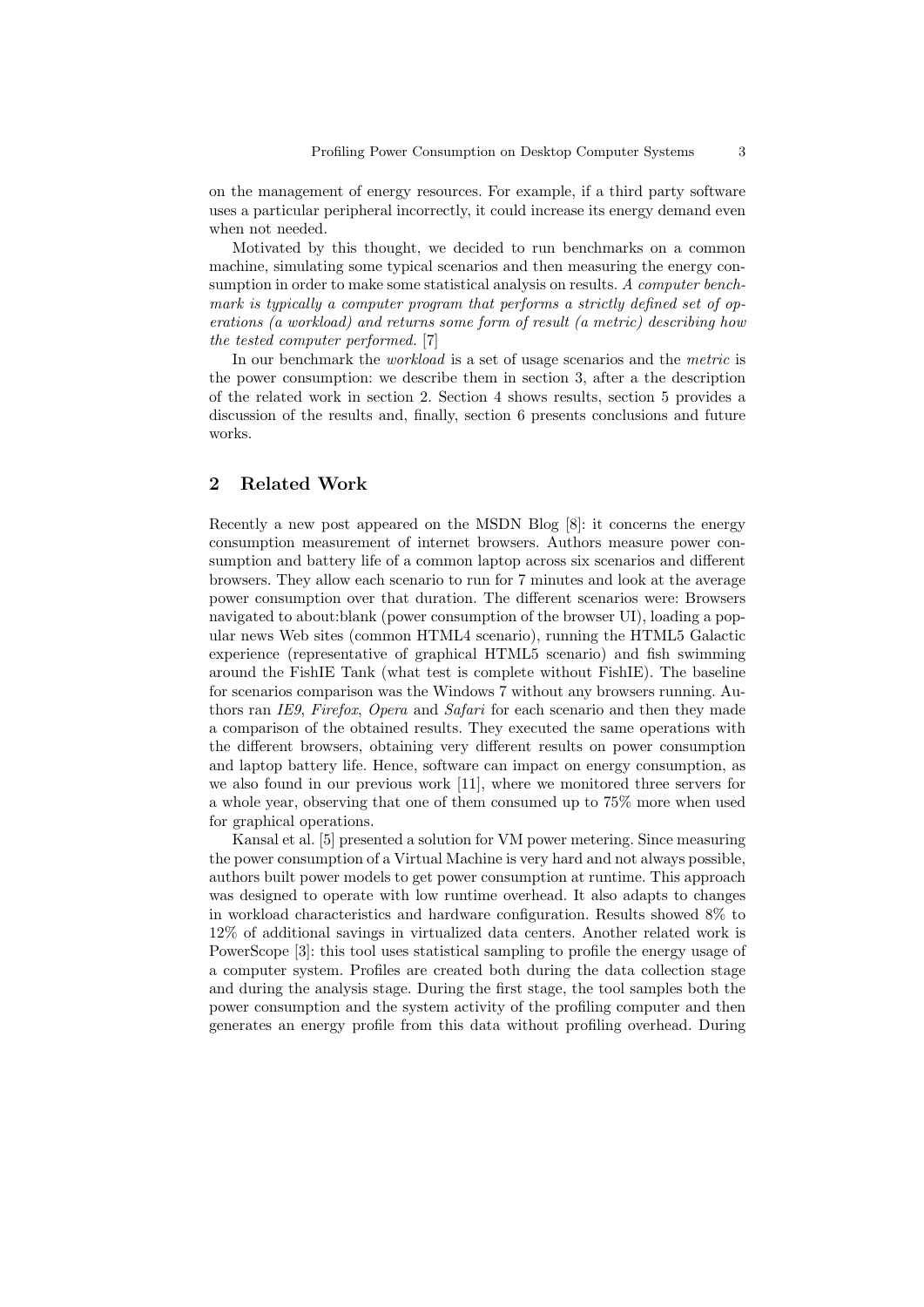data collection, authors use a digital multimeter to sample the current drawn by the profiling computer through its external power input. After that, they modified Odyssey platform for mobile computing. When there is a mismatch between predicted demand and available energy, Odyssey notifies applications to adapt. This is one of the first examples of Energy-Aware software.

Yet in 1995 people are beginning to profile the energy performance of a computer. Lorch [\[6\]](#page-14-6) in his M.S. thesis explained that there are two aspects to consider while measuring the breakdown of power consumption on a portable computer: I) Measuring how much power is consumed by each component, II) Profiling how often each component is in each state.

Other works about profiling and measuring energy consumption are related to embedded systems. For instance, JouleTrack [\[9\]](#page-14-7) runs each instruction or short sequences of instruction in a loop and measure the current/power consumption. The user can upload his C source code to a Web Server which compiles, links and executes it on an ARM simulator. Program outputs, assembly listing and the run-time statistics (like execution time, cycle counts etc.) are then available and passed as parameters to an engine which estimates the energy consumed and produces graphs of different energy variables. Results showed that the error of predictions was between 2% and 6%.

### 3 Study Design

#### 3.1 Goal Description and Research Questions

The aim of our research is to assess the impact of software and its usage on power consumption in computer systems. We define our goal through the Goal-Question-Metric (GQM) approach. [\[10\]](#page-14-8). This approach, applied to our experiment, lead to the definition of the model presented in Table [1.](#page-4-0) The first research question investigates whether and how much software impacts power consumption. We will test different applications and usage patterns. The second research question investigates whether a categorization of usage scenarios with respect to functionality is also valid for power consumption figures.

#### 3.2 Variable selection

In order to answer our Research Questions, we planned and conducted a series of experiments, aimed at profiling how much power a computer system consumes when performing daily activities for a common user. We selected as independent variables the following 11 usage scenarios.

 $\theta$  - Idle. This scenario aims at evaluating power consumption during idle states of the system. In order to avoid variations during the runs, most of OS'automatic services were disabled (i.e. Automatic Updates, Screen Saver, Anti-virus and such).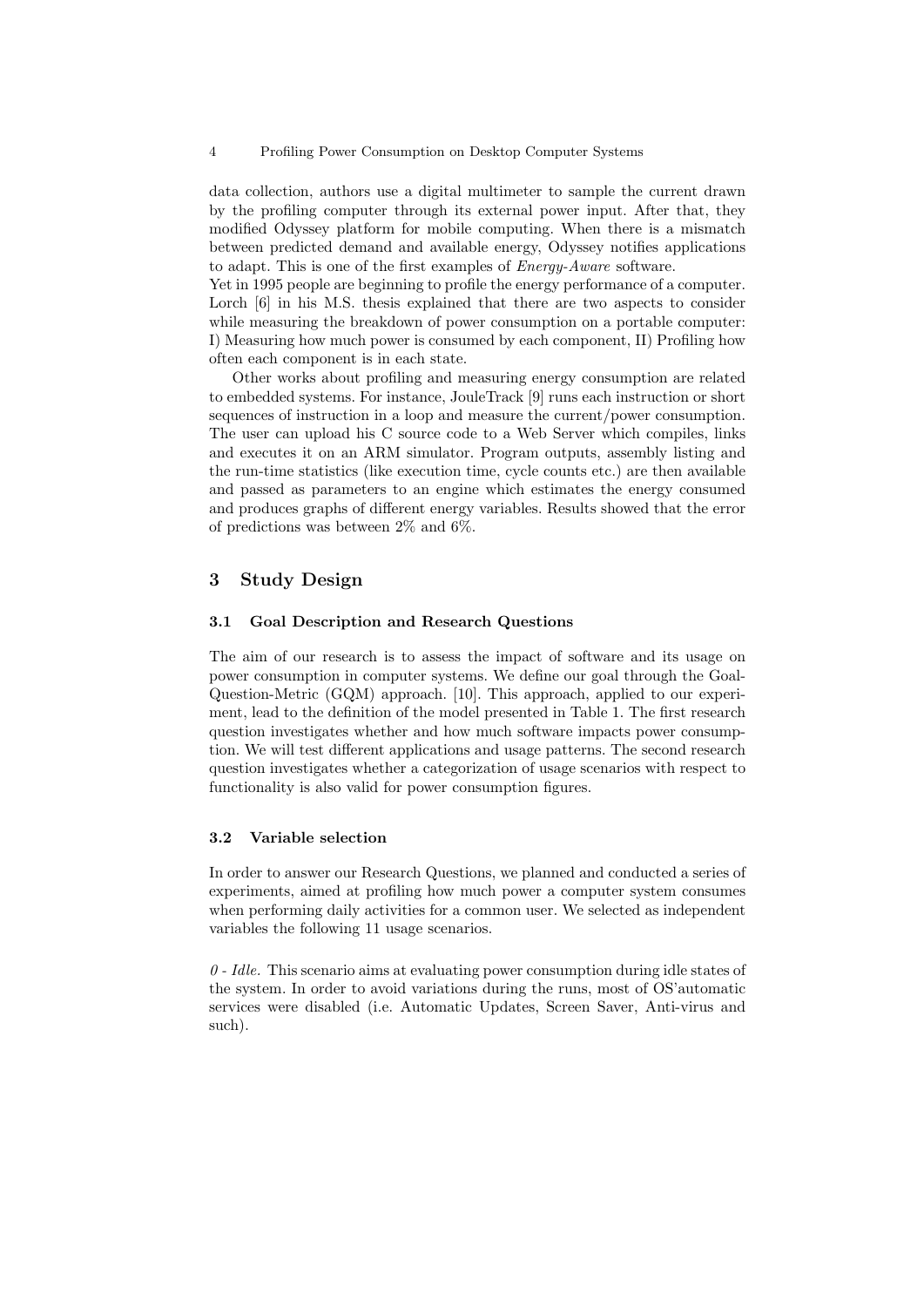| Goal       | Evaluate<br>software usage<br>of assessing its energetic impact.<br>for the purpose<br>with respect to<br>power consumption<br>from the viewpoint of the System User<br>in the context of Desktop applications |  |  |  |  |
|------------|----------------------------------------------------------------------------------------------------------------------------------------------------------------------------------------------------------------|--|--|--|--|
| Question 1 | Does software impact power consumption?                                                                                                                                                                        |  |  |  |  |
| Metric     | Consumed Power (Watts)                                                                                                                                                                                         |  |  |  |  |
| Question 2 | Can we introduce a classification for software usage sce-<br>narios basing upon power consumption?                                                                                                             |  |  |  |  |
| Metric     | Consumed Power (Watts)                                                                                                                                                                                         |  |  |  |  |
|            |                                                                                                                                                                                                                |  |  |  |  |

<span id="page-4-0"></span>Table 1. The GQM Model

1 - Web Navigation. This scenario depicts one of the most common activities for a basic user - Web Navigation. During the simulation, the system user starts a web browser, inputs the URL of a web page and follows a determined navigation path. We chose Google Chrome as the browser for this scenario because of its better performance on the test system, which allowed us to increase navigation time. The website chosen for this scenario is the homepage of our research group <http://softeng.polito.it>, so that we could maintain the same contents and navigation path during all the scenario runs.

2 - E-Mail. This scenario simulates sending and receiving E-Mails. For this scenario's purpose, a dedicated E-Mail account has been created in order to send and receive always the same message. In this scenario, the system user opens an E-Mail Client, writes a short message, sends it to himself, then starts checking for new messages by pushing on the send/receive button. Once the message has been received, the user reads it (the reading activity has been simulated with an idle period), then deletes the messages and starts over.

3 - Productivity Suite. This scenario evaluates power consumption during the usage of highly-interactive applications, such as office suites. For this scenario, we chose Microsoft Word 2007, the most used Word Processor application. During the scenario execution, the system user launches the application and creates a new document, filling it with content and applying several text editing/formatting functions, such as enlarge/shrink Font dimension, Bold, Italics, Underlined, Character and background colors, Text alignment and interline, lists. Then the document is saved on the machine's hard drive. For each execution a new file is produced, thus the old file gets deleted at the end of the scenario.

4 - Data Transfer (Disk). This scenario evaluates power consumption during operations that involve the File System, and in particular the displacement of a file over different positions of the hard drive, which is a very common operation.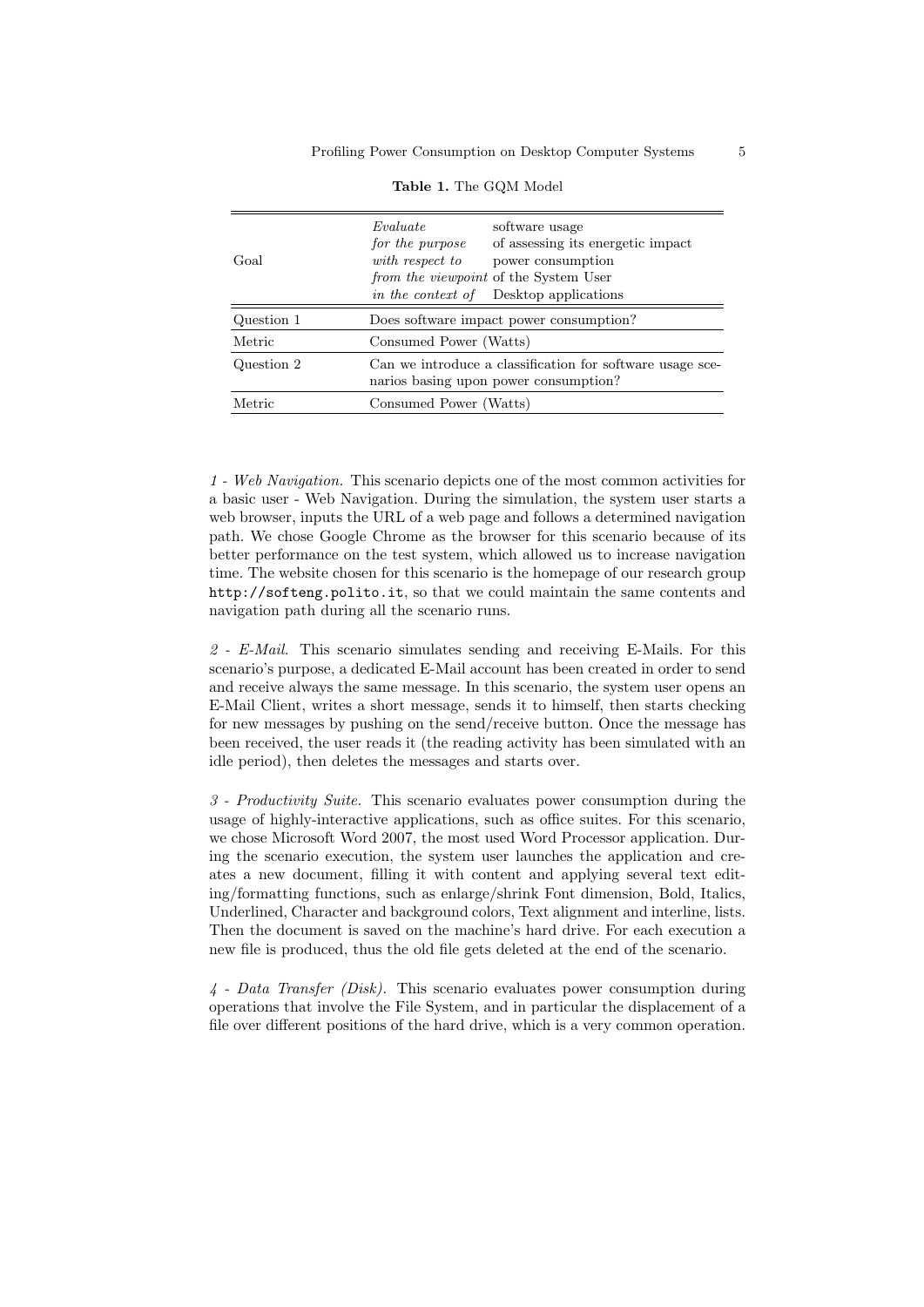For this scenario's purpose, we prepared a data file of a relevant size (almost 2 GB) in order to match the file transfer time with our prefixed scenario duration (5) minutes). The scenario structure is as follows: the system user opens an Explorer window, selects the file and moves it to another location. It waits for file transfer to end, then closes Explorer and exits.

5 - Data Transfer (USB). As using portable data storage devices has become a very common practice, we developed this scenario to evaluate power consumption during a file transfer from the system hard drive to an USB Memory Device. This scenario is very similar to the previous one, exception given for the file size (which is slightly lower, near 1.8 GB) and the file destination, which is the logical drive of the USB Device.

6 - Image Browsing/Presentation. This scenario evaluates power consumption during another common usage pattern, which is a full-screen slide-show of mediumsize images, which can simulate a presentation as well as browsing through a series of images. In this scenario, the system user opens a PDF File composed of several images, using the Acrobat Reader application. It sets the Full-Screen visualization, then manually switches through the images every 5 seconds (thus simulating a presentation for an audience).

7 - Skype Call (Video Disabled). For an average user, the Internet is without any doubt the most common resource accessed via a Computer System. Moreover, as broadband technologies become always more available, we thought it would be reductive not to consider usage scenarios that make a more intensive use of the Internet than Web Navigation and E-Mails. Thus, we developed the Skype scenario, which is the most used application for Video Calls and Video Conferences among private users. For this scenario's purposes, a Test Skype Account was created, and the Skype Application was deployed on the test machine. Then, for each run, a test call is made to another machine (which is a laptop situated in the same laboratory) for 5 minutes, which is our prefixed duration.

8 - Skype Call (Video Enabled). This scenario is similar to scenario 7, but the Video Camera is enabled during the call. This allows us to evaluate the impact of the Video Data Stream both on power consumption and on system resources.

9 - Multimedia Playback (Audio). This scenario aims to evaluate power consumption during the reproduction of an Audio content. For this scenario's purpose, we selected an MP3 file, with a length of 5 minutes, to reproduce through a common multimedia player. We chose Windows Media Player as it is the default player in Microsoft systems, and thus one of the most diffused.

10 - Multimedia Playback (Video). Same as above, but in this case the subject for reproduction is a Video File in AVI format, same duration.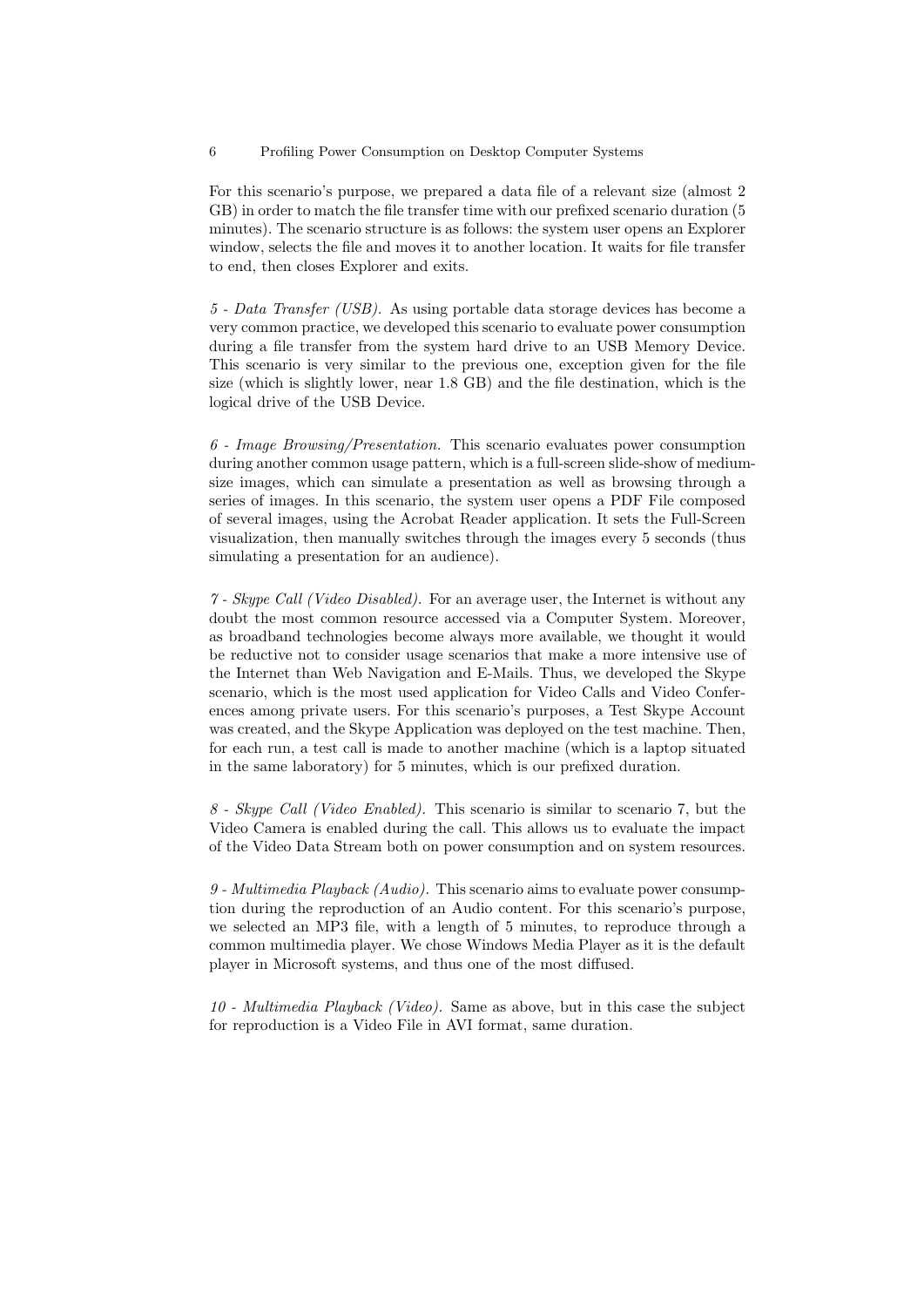11 - Peer-to-Peer. As for the Skype scenarios, we decided to take into account also a Peer-to-Peer scenario, which we believe is a very common practice among private users. For this scenario, we selected BitTorrent as a Peer-to-Peer application, because of its large diffusion and less-variant usage pattern if compared to other Peer-to-Peer networks with more complex architectures. During this scenario, the system user starts the BitTorrent client, opens a previously provided .torrent archive, related to an Ubuntu distribution, and starts the download, which proceeds for 5 minutes. After every execution, the partially downloaded file is deleted, in order to repeat the scenario with the same initial conditions.

In Table [2](#page-7-0) we summarize all the scenarios with a brief description of each of them. The last column reports the category which scenarios belong to, from a functional point of view, according to the following:

- $-$  *Idle* (Scenario 0): it is the basis of our analysis, evaluates power consumption during the periods of inactivity of the system.
- $-$  *Network* (Scenarios 1,2,7,8,11): it represents activities that involve network subsystems and Internet.
- Productivity (Scenario 3): it is related to activities of personal productivity.
- $-$  File System (Scenarios 4,5): it concerns activities that involve storage devices and File System operations.
- Multimedia (Scenarios 6,9,10): it represents activities that involve audio/video peripherals and multimedia contents.

The dependent variable selected for the experiment is  $P$  i.e. the instant power consumption (W). Therefore,  $P_n$  is the average power consumption during Scenario  $n = 1.11$  and  $P_{idle|net|prod|file|MM}$  is the average power consumption of (respectively) Idle, Network, Productivity, File System and Multimedia scenarios.

### 3.3 Hypothesis Formulation

Basing upon our GQM Model, we can formalize our Research Question into Hypotheses.

– RQ 1: Does Software impact Power Consumption?

 $H1_0: P_{idle} \geq P_n, n \in [1, 11]$  $H1_a: P_{idle} < P_n, n \in [1, 11]$ 

– RQ 2: Can we introduce a classification for software usage scenarios basing upon power consumption?

*H2<sub>0</sub>*: 
$$
P_{idle} = P_{net} = P_{prod} = P_{file} = P_{MM}
$$
  
*H2<sub>a</sub>*:  $P_{idle} \neq P_{net} \neq P_{prod} \neq P_{file} \neq P_{MM}$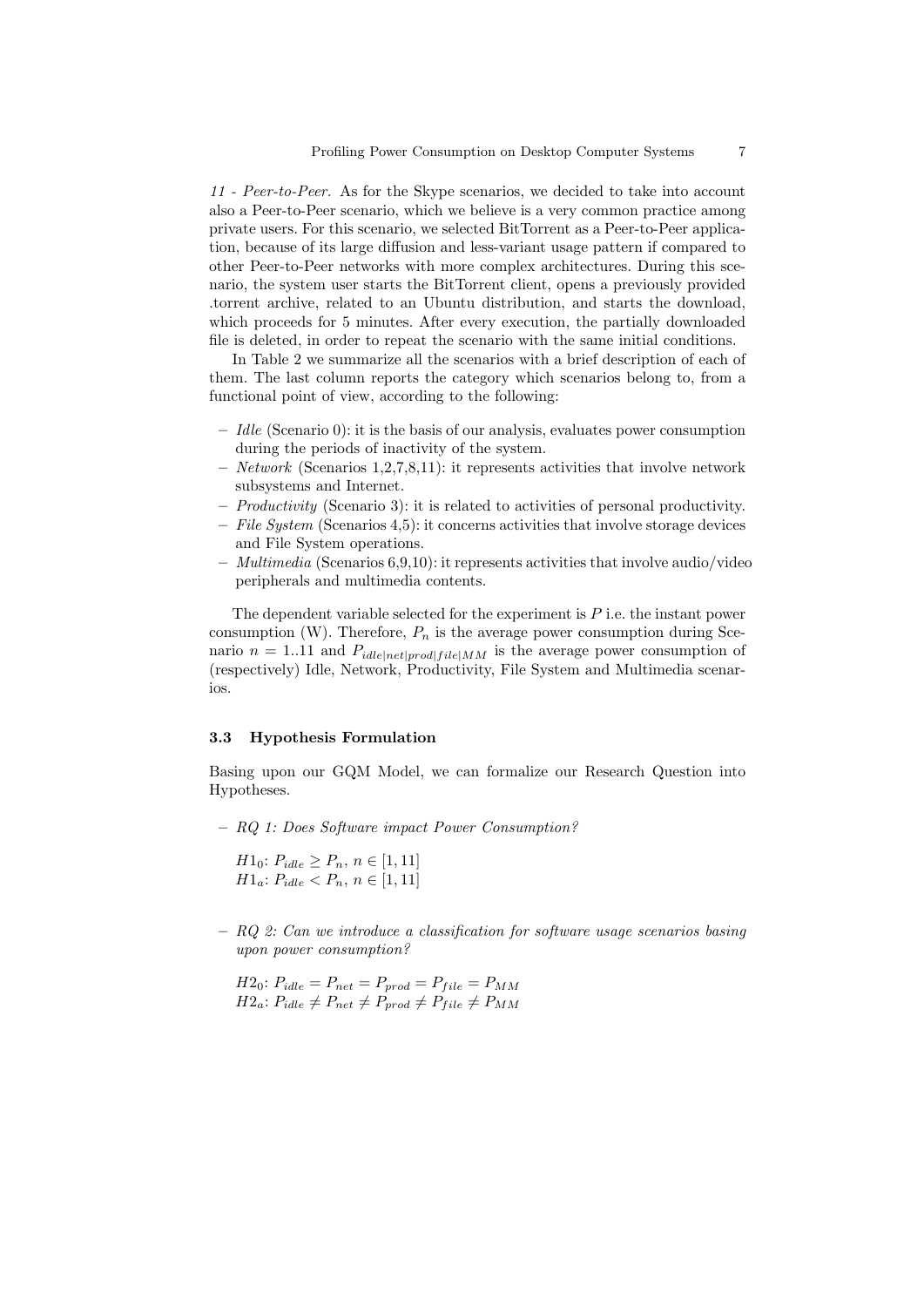| Nr.            | Title                    | Description                                                                                                   | Category    |
|----------------|--------------------------|---------------------------------------------------------------------------------------------------------------|-------------|
| $\theta$       | Idle                     | No user input, no applications running, most of Idle<br>OS'automated services disabled.                       |             |
| 1              | Web<br>Navigation        | Open browser, visit a web-page, operate, close Network<br>browser.                                            |             |
| $\overline{2}$ | E-Mail                   | Open e-mail client, check e-mails, read new mes- Network<br>sages, write a short message, send, close client. |             |
| 3              | Productivity<br>Suite    | Open word processor, write a small block of text, Productivity<br>save, close.                                |             |
| $\overline{4}$ | Data Transfer<br>(disk)  | Copy a large file from a disk position to another. File System                                                |             |
| 5              | (USB)                    | Data Transfer Copy a large file from an USB Device to disk.                                                   | File System |
| 6              | Presentation             | Execute a full-screen slide-show of a series of Multimedia<br>medium-size images.                             |             |
| 7              | Skype Call<br>(no video) | Open Skype client, execute a Skype conversation Network<br>(video disabled), close Skype.                     |             |
| 8              | Skype Call<br>(video)    | Open Skype client, execute a Skype conversation Network<br>(video enabled), close Skype.                      |             |
| 9              | Multimedia<br>(Audio)    | Open a common media player, play an Audio file, Multimedia<br>close player.                                   |             |
| 10             | Multimedia<br>(Video)    | Open a common media player, play a Video file, Multimedia<br>close player.                                    |             |
| 11             | Peer-to-Peer             | Open a common peer-to-peer client, put a file into<br>download queue, download for 5 minutes, close.          | Network     |

<span id="page-7-0"></span>Table 2. Software Usage Scenarios Overview

# 3.4 Instrumentation and Experiment Design

Every scenario has been executed automatically by means of a GUI Automation Software for 5 minutes. We obtained 30 runs per scenario, each composed of 300 observations (one per second) of the instant power consumption value (W).

The test machine is a Desktop PC running Windows XP, situated in the ISCBD Lab of the University of Cordoba, Escuela Politecnica Superior. In Table 2, the Hardware/Software configuration of the machine is presented.

We used two different software and hardware tools to do monitoring, measurement and test automation.The Software tool we used for test automation is Qaliber [\[1\]](#page-14-9), which is mainly a GUI Testing Framework, composed of a Test Developer Component, that allows a developer to write a specific test case for an application, by means of "recording" GUI commands, and a Test Builder Component, which allows to create complex usage scenarios by combining the use cases.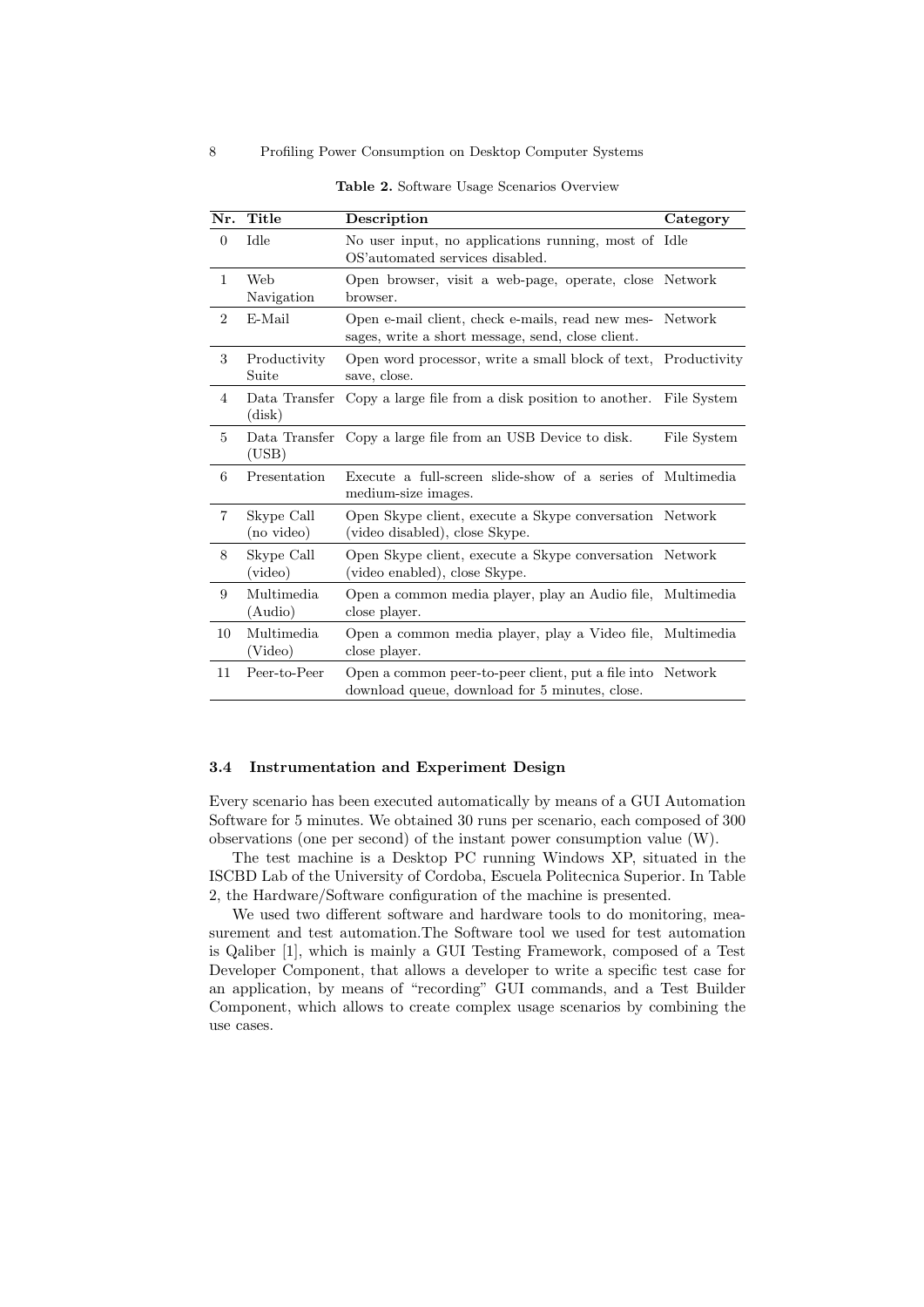| CPU        | AMD Athlon $XP$ 1500+                               |
|------------|-----------------------------------------------------|
| Memory     | 768 MB DDR SDRAM                                    |
|            | Display Adapter ATI Radeon 9200 PRO 128 MB          |
| <b>HDD</b> | Maxtor DiamondMax Plus 9 80GB Hard Drive            |
|            | Network Adapter NIC TX PCI 10/100 3Com EtherLink XL |
| <b>OS</b>  | Microsoft Windows XP Professional SP3               |
|            |                                                     |

Table 3. HW/SW Configuration of the test machine

The measurement of power consumption was done through a power monitoring device provided by an industrial partner, called PloggMeter [\[2\]](#page-14-10). This device is capable of computing Active and Reactive Power, Voltage, Current Intensity,  $Cos\varphi$ . The data is stored within the PloggMeters 64kB memory and can be downloaded in a text file format via the RF wireless connection to a Windows enabled PC or Laptop or viewed as instantaneous readings on the installed Plogg Manager software. We modified the device drivers to adapt the PloggMeter recording capability to our purposes, specifically to decrease the logging interval from 1 minute (which is too wide if compared to software time) to 1 second.

#### 3.5 Analysis methodology

The goal of data analysis is to apply appropriate statistical tests to reject the null hypothesis. The analysis will be conducted separately for each scenario in order to evaluate which one has an actual impact on power consumption. First of all we will test the null hypothesis  $H1_0$  for each scenario. Then we will group them into categories and we will test  $H2_0$  for each category. Since we expect the values not to be normally distributed, we will adopt non parametric tests, in particular we selected the Mann-Whitney test [\[12\]](#page-14-11). The first hypothesis  $H1_0$  is clearly directional, thus the one-tailed variant of the test will be applied. The second hypothesis  $H2_0$  is not directional, therefore we will apply the two sided variant of the test. We will draw conclusions from our tests based on a significance level  $\alpha = 0.05$ , that is we accept a 5% risk of type I error – i.e. rejecting the null hypothesis when it is actually true. Moreover, since we perform multiple tests on the same data – precisely twice: first overall and then by category – we apply the Bonferroni correction to the significance level and we actually compare the test results versus a  $\alpha_B = 0.05/2 = 0.025$ .

#### 3.6 Validity evaluation

We will classify threats of experiment validity in two categories: **internal** threats, derived from our treatments and instrumentation, and external threats, that regard the generalization of our work. There are three main internal threats. The first concerns the *measurement sampling*: our measurements were taken with a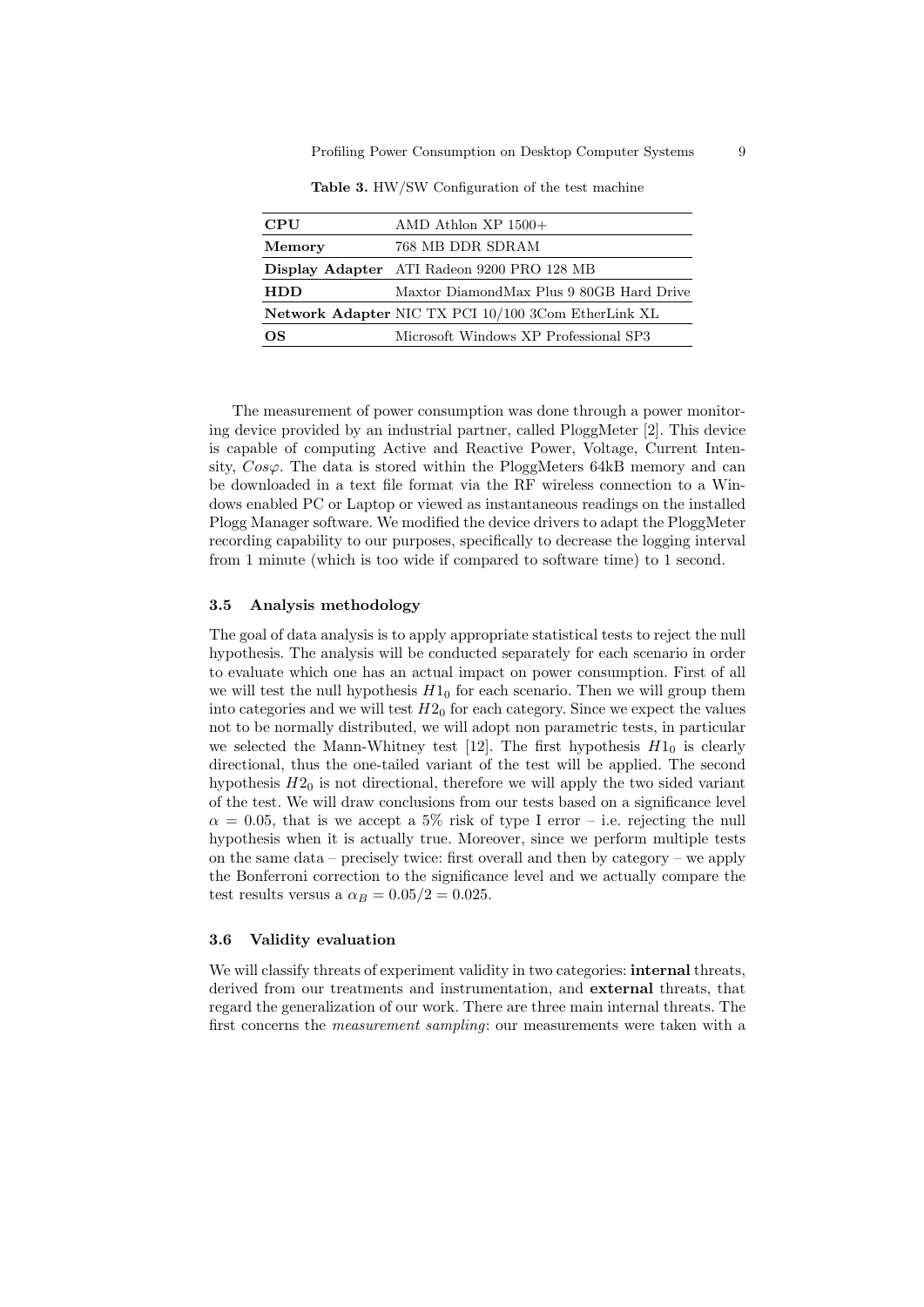sampling rate of 1 second. This interval is a compromise between our power metering device capability and our software logging service. However, it could be a wide interval if compared to software time. Subsequently, we could have network confounding factors: as we included in our treatments several usage scenarios involving network activity and the Internet, the unpredictability of the network behaviour could affect some results. Another confounding factor is represented by OS scheduling operations: the scheduling of user activities and system calls is out of our control. This may cause some additional variability in our scenarios, especially for those that involve the File System.

Finally, the main external threat concerns a possible *limited generalization* of results: this is due to the fact that it was conducted on a single test machine.

#### 3.7 Preliminary Data Analysis

We present in Table [4](#page-9-0) the following descriptive statistics about measurements for each scenario. Table [4](#page-9-0) reports in this order mean (Watts), median (Watts), standard error on the mean, 95% confidence interval of the mean, variance, standard deviation  $(\sigma)$ , variation coefficient (the standard deviation divided by the mean), index of dispersion (variance-to-mean ratio, VMR).

Power consumptions vary from a minimum median of 86.89 W of the Idle scenario up to a maximum median of 97.21 W of the Disk scenario. Therefore the excursion is about 11 W. Moreover, the different samples for each scenario are homogeneous because variability indexes are very low.

|               | Mean  | Median | S.E.  | C.I.  | Variance | $\sigma$ | Var.Co. | $_{\rm{VMR}}$ |
|---------------|-------|--------|-------|-------|----------|----------|---------|---------------|
| $0 -$ Idle    | 86.81 | 86.69  | 0.007 | 0.013 | 0.424    | 0.650    | 0.007   | 0.005         |
| $1 -$ Web     | 89.09 | 88.57  | 0.011 | 0.022 | 3.372    | 1.836    | 0.021   | 0.038         |
| $2 - E$ -Mail | 88.03 | 87.11  | 0.024 | 0.047 | 5.195    | 2.279    | 0.026   | 0.059         |
| 3 - Prod      | 90.12 | 89.40  | 0.025 | 0.500 | 5.862    | 2.421    | 0.027   | 0.065         |
| 4 - Disk      | 94.12 | 97.21  | 0.048 | 0.095 | 21.12    | 4.595    | 0.049   | 0.224         |
| 5 - USB       | 96.41 | 97.10  | 0.024 | 0.046 | 5.047    | 2.246    | 0.023   | 0.052         |
| 6 - Image     | 91.97 | 91.48  | 0.041 | 0.081 | 15.474   | 3.934    | 0.043   | 0.168         |
| 7 - Skype     | 91.87 | 91.69  | 0.015 | 0.029 | 1.981    | 1.407    | 0.015   | 0.022         |
| $8 - SkypeV$  | 95.40 | 95.75  | 0.020 | 0.040 | 3.844    | 1.960    | 0.020   | 0.040         |
| 9 - Audio     | 88.14 | 87.94  | 0.013 | 0.025 | 1.429    | 1.195    | 0.013   | 0.016         |
| 10 - Video    | 88.61 | 88.57  | 0.009 | 0.017 | 0.677    | 0.823    | 0.009   | 0.008         |
| 11 - P2P      | 88.46 | 88.25  | 0.010 | 0.019 | 0.842    | 0.917    | 0.010   | 0.009         |

<span id="page-9-0"></span>Table 4. Scenarios Statistics Overview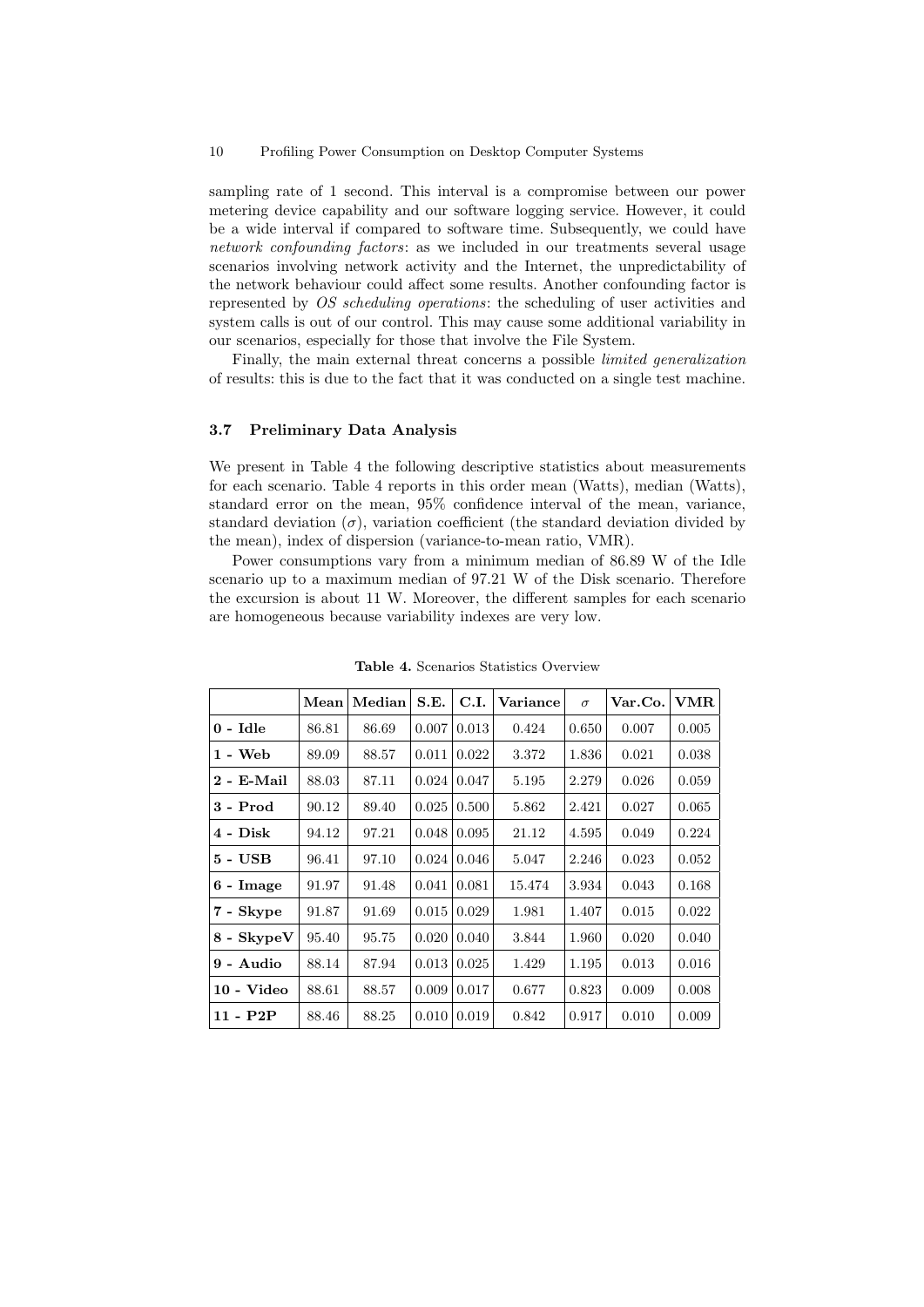### 4 Results

We provide results of hypotheses testing of the two research questions. Table [5](#page-10-0) and [6](#page-10-1) report the scenarios tested, the p-value of Mann-Whitney test and the estimated difference of the medians between Idle scenario and the other ones. Question 1: Does software impact power consumption?

 $H1: P_{idle} \neq P_n \forall n \in [1, 11].$ 

| Scenario Comparison                                      |          | p-value Est. Diff |
|----------------------------------------------------------|----------|-------------------|
| $0$ - Idle vs. 1 - Web Navigation                        | < 0.0001 | $-1.87$           |
| $0$ - Idle vs. $2$ - E-Mail                              | < 0.0001 | $-0.52$           |
| 0 - Idle vs. 3 - Productivity Suite                      | < 0.0001 | $-2.71$           |
| $0$ - Idle vs. 4 - IO Operation (Disk)                   | < 0.0001 | $-10.41$          |
| $0$ - Idle vs. $5$ - IO Operation (USB)                  | < 0.0001 | $-10.41$          |
| $0$ - Idle vs. $6$ - Image Browsing                      | < 0.0001 | $-4.69$           |
| 0 - Idle vs. 7 - Skype Call (No Video)                   | < 0.0001 | $-5.10$           |
| 0 - Idle vs. 8 - Skype Call (Video)                      | < 0.0001 | $-9.05$           |
| 0 - Idle vs. 9 - Multimedia Playback (Audio)             | < 0.0001 | $-1.25$           |
| 0 - Idle vs. 10 - Multimedia Playback (Video) $< 0.0001$ |          | $-1.87$           |
| $0$ - Idle vs. 11 - Peer-to-Peer                         | < 0.0001 | $-1.66$           |

<span id="page-10-0"></span>Table 5. Hypothesis H1 Test Results

Question 2: Can we introduce a classification for software usage scenarios basing upon power consumption?

 $H2: P_{idle} \neq P_{net} \neq P_{prod} \neq P_{file} \neq P_{MM}$ 

| Scenario Category Comparison p-value Est. Diff |          |          |
|------------------------------------------------|----------|----------|
| Idle vs. Network                               | < 0.0001 | $-2.08$  |
| Idle vs. Productivity                          | < 0.0001 | $-2.71$  |
| Idle vs. File System                           | < 0.0001 | $-10.41$ |
| Idle vs. Multimedia                            | < 0.0001 | $-1.67$  |
| Network vs. Productivity                       | < 0.0001 | $-0.31$  |
| Network vs. File System                        | < 0.0001 | $-6.97$  |
| Network vs. Multimedia                         | < 0.0001 | 0.31     |
| Productivity vs. File System                   | < 0.0001 | $-6.87$  |
| Productivity vs. Multimedia                    | < 0.0001 | 0.73     |
| File System vs. Multimedia                     | < 0.0001 | 8.53     |

<span id="page-10-1"></span>Table 6. Hypothesis H2 Test Results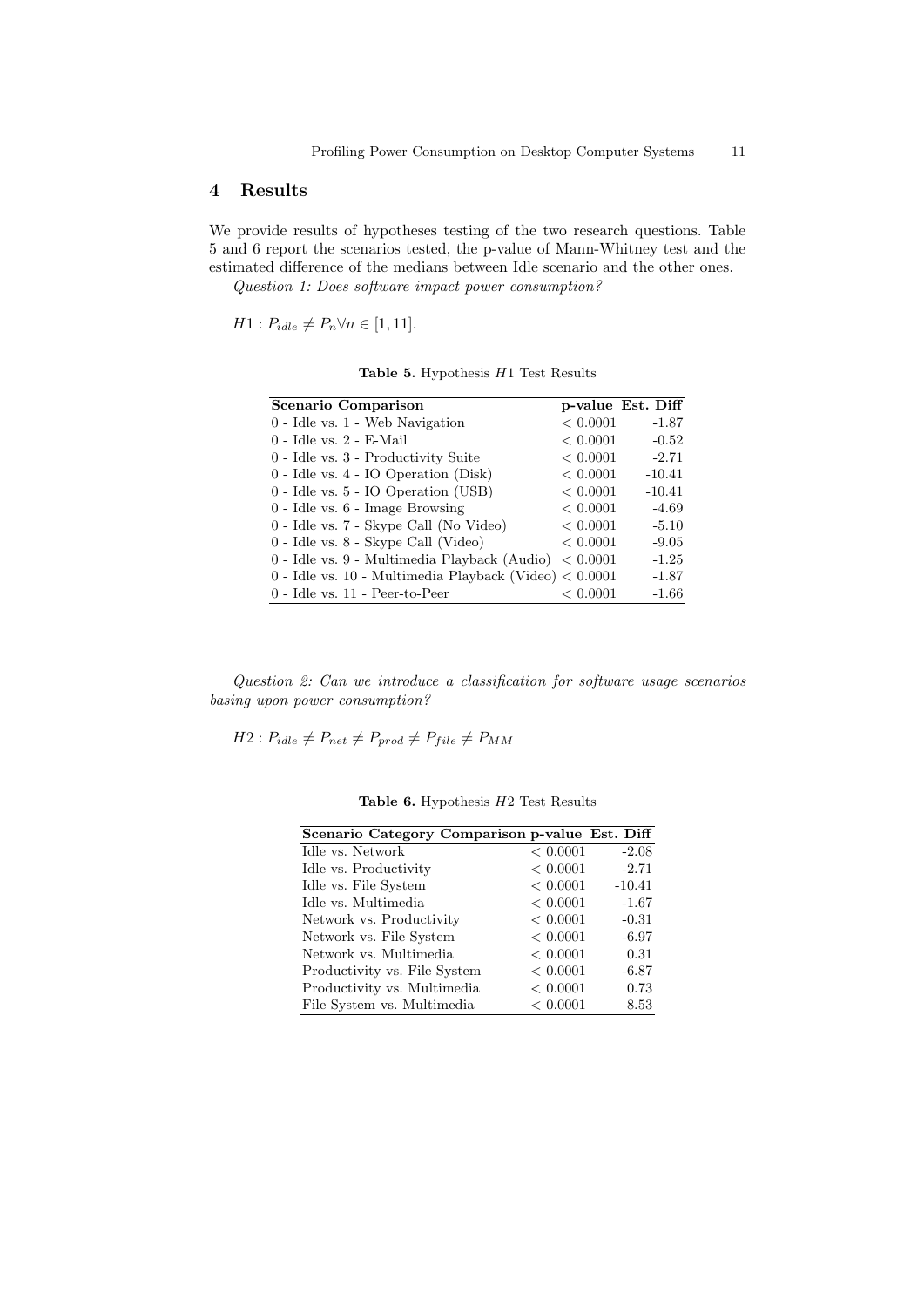

<span id="page-11-0"></span>Fig. 2. Box Plot of Scenario Categories

### 5 Discussion

The collected data shows us several facts, and gives us the answers for our Research Questions. As we can observe in Table [5,](#page-10-0) every usage scenario consumes more power than the Idle Scenario. This difference rises up to 10.41 Watts, which represents 12% of the total Idle Power Consumption. Thus, we can undeniably affirm that software has a relevant impact upon Power Consumption, which was our first Research Question. As regards, however, our second RQ, Scenarios Classification, results are not homogeneous: for instance, we observe in Figure [2](#page-11-0) that Network Category has a very wide range if compared to the others. Moreover, the comparison not always gives a clear distinction between the profiles. This suggests that a Classification based on functionality can be inadequate for Power Consumption. Another classification may arise from the analysis of every single Scenario. As we can see from Table [4](#page-9-0) and [5,](#page-10-0) the most power-consuming scenarios are those that involve File System, followed by Skype (both with and without Video Enabled) and Image Browsing. From the hardware point of view, these scenarios are also the most expensive in terms of system resources. Thus, classifying our scenarios basing upon resource utilization can be a more accurate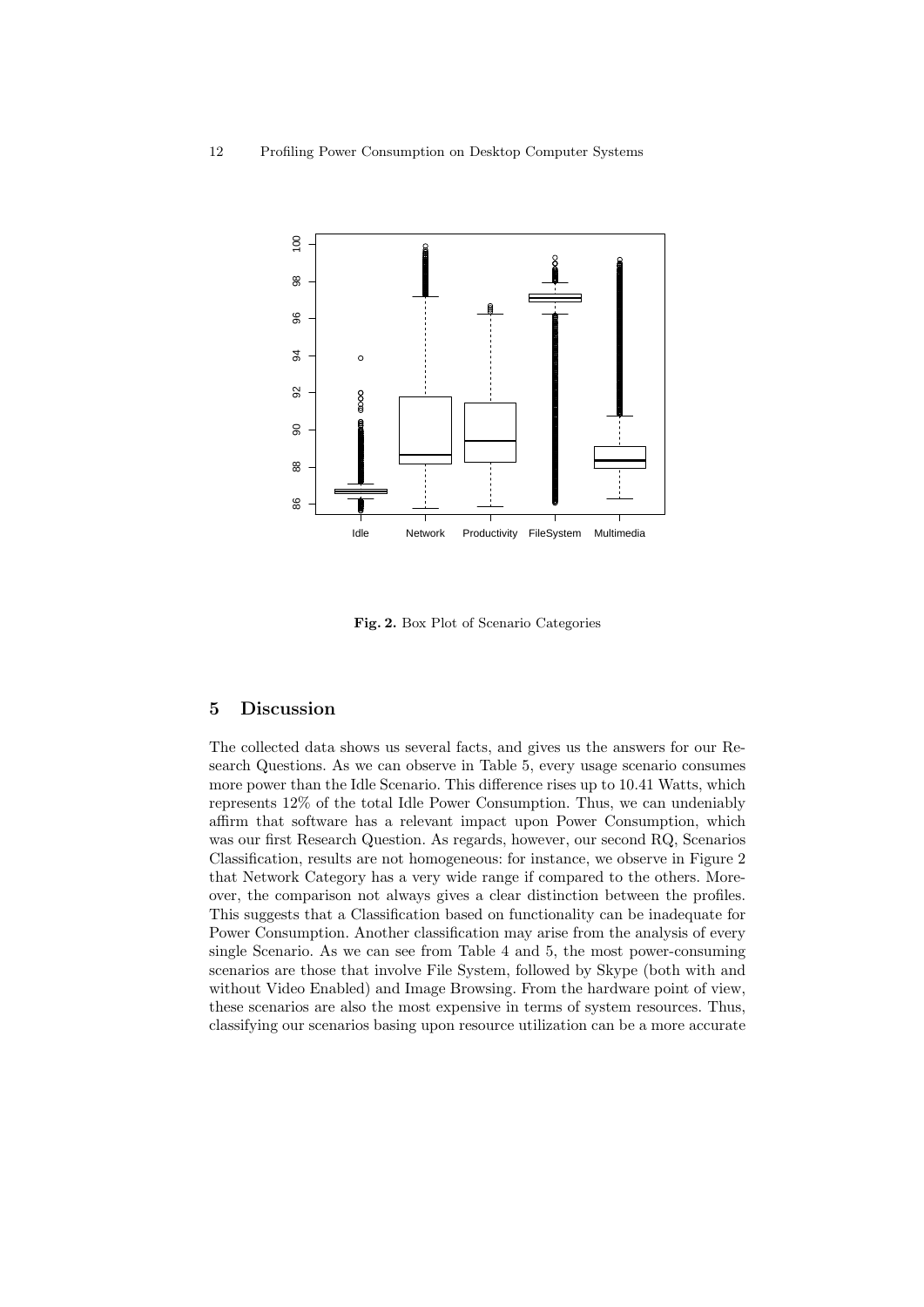

Fig. 3. Box Plot of per-run Power Consumption values

way to estimate their power consumption. For instance, the power consumption profile of Skype is very different (about 4-5 Watts in average) with and without enabling the Video Camera. Finally, another interesting question that arises from our analysis is, in case of applying these Scenarios in groups, if their power consumption would follow a linear composition rule (thus summing up the values). That is, for example, if we imagine a composed Usage Scenario S that involves a Skype Call, a Web Navigation and a Disk Operation performed simultaneously, their linear composition would give an estimated Power Consumption per second of  $P_{idle} + \Delta P_S = 86.81W + 21.33W = 108.14W,$  introducing about a  $25\%$ overhead power consumption.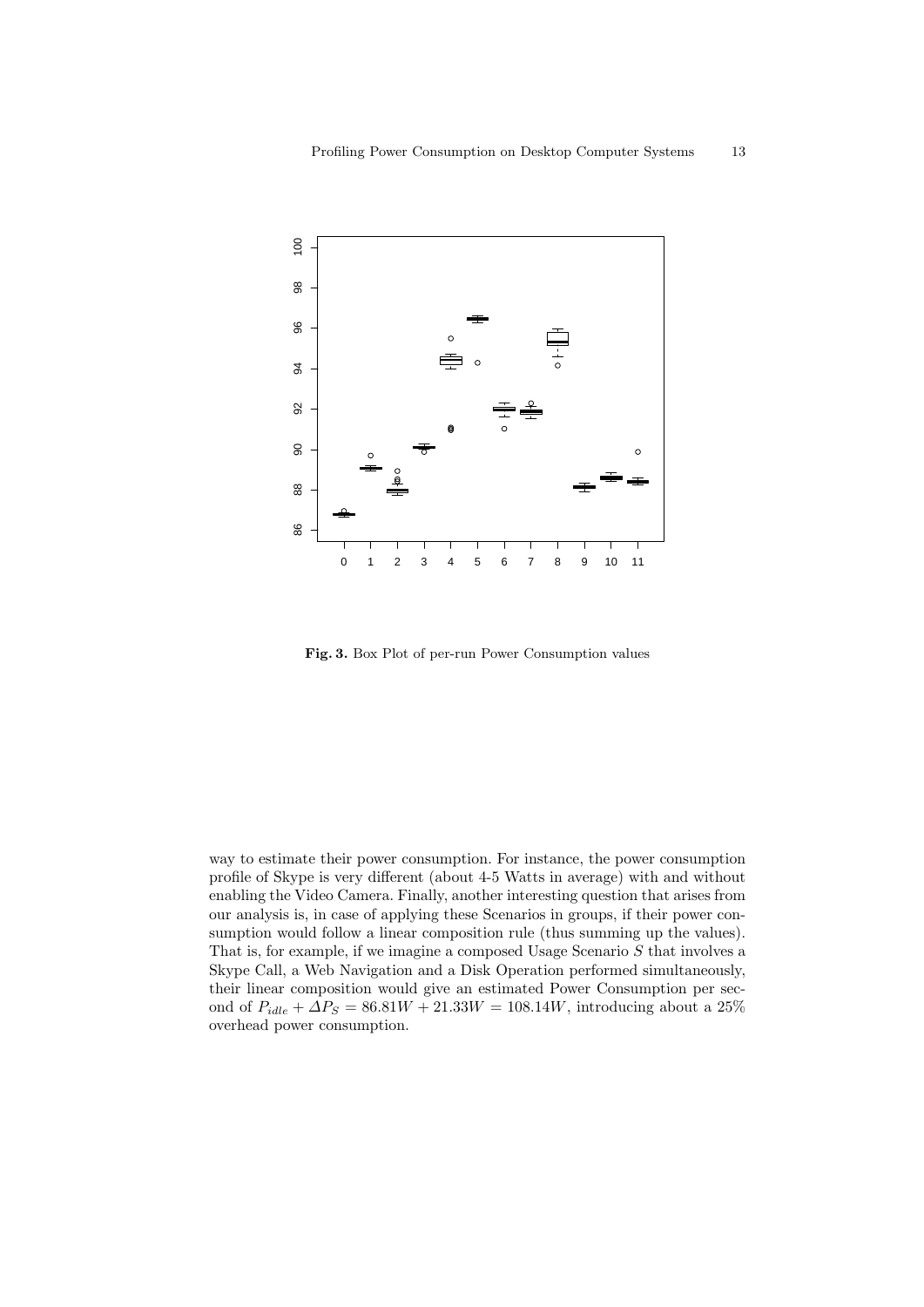

Fig. 4. Box Plot of global Power Consumption values

# 6 Conclusions

Our experiment let us assess quantitatively the energetic impact of software usage. We built up common application usage scenarios (e.g.: Skype call, Web Navigation, Word writing) and executed them independently to collect power consumption data. Each single scenario introduced an overhead from 2 to 11 Watts (corresponding to an increase of about 12%): if their power consumption would follow a linear composition rule, the impact could be even higher.

Moreover, results set the basis for future works and research projects. First of all, our experiment will be replicated on different machines, thus making it possible for us to generalize our results. Meanwhile, we will proceed with the analysis of resource usage data, searching for statistical correlations between these values and the power consumption values. This analysis will hopefully help us to understand the relationships between resource utilization and power consumption. Our idea is that re-factoring applications by considering a more efficient resource utilization, the impact of software on power consumption could be easily reduced.